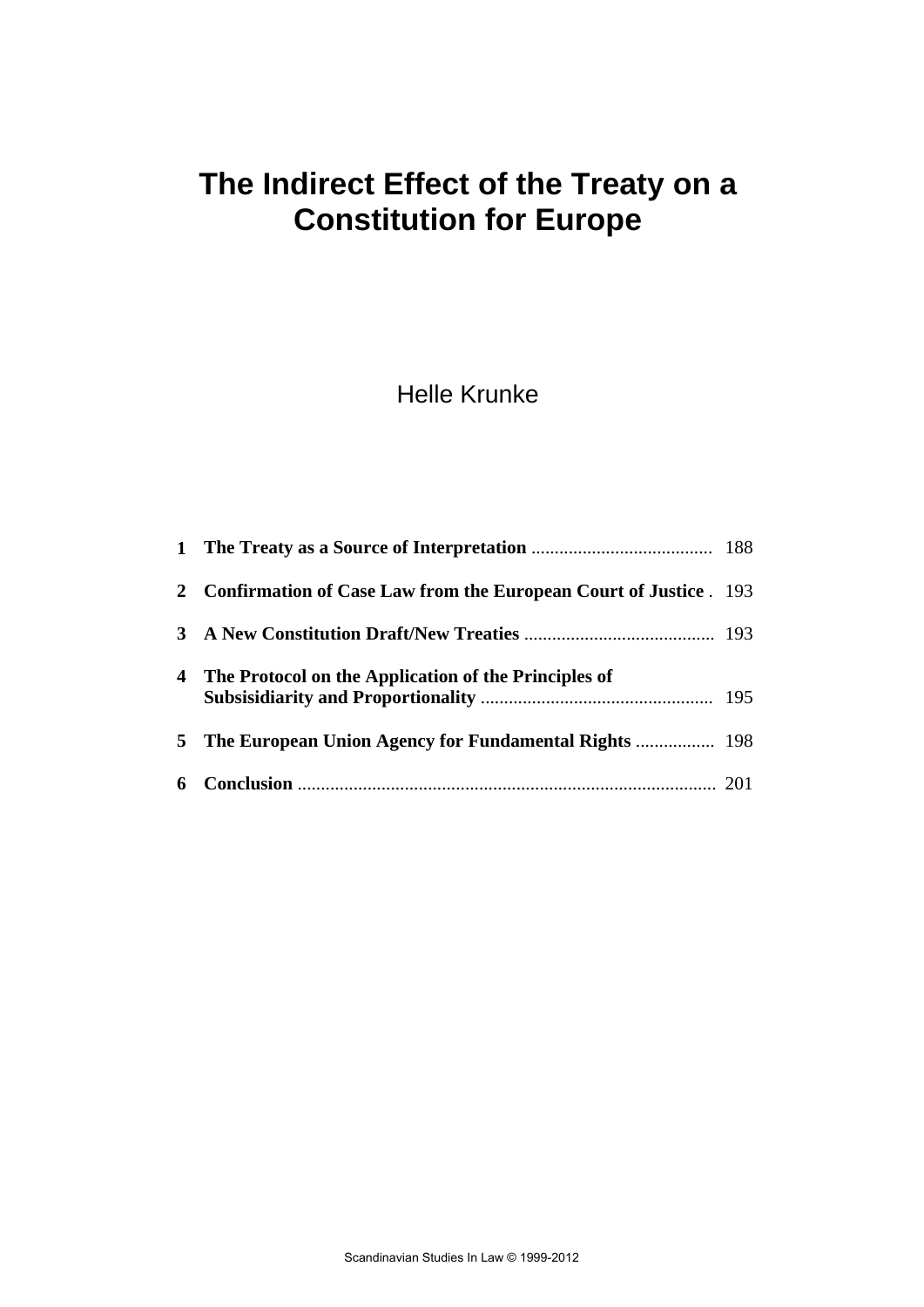Since Denmark joined the European Community in 1973 the European cooperation has constantly developed partly through new treaties and partly through case law from the European Court of Justice. The latest important development has been the Treaty on a Constitution for Europe. The treaty was rejected at referendums in France and the Netherlands in 2005 and thus the Member States decided to suspence the ratification of the treaty. At the moment Europe is in the middle of a reflection period. Even though the treaty has not entered into force it might nevertheless influence European law and thinking and the European cooperation might still develop into a closer cooperation. Also the Treaty might have some effects at the national level.

I shall focus on five examples on how the Treaty on a Constitution for Europe could possibly have an effect even though it has not entered into force (yet). Some examples will concern the European level and some the national level.

## **1 The Treaty as a Source of Interpretation**

Even though the treaty has not entered into force the judges at the European Court of Justice and all the other political and legal actors are conscious of the treaty. The treaty is the result of a long process in the Convention. It has been the subject of thorow political and legal discussions. Add to this that the ratification of the treaty only has been suspended (not given up). Obviously the treaty has a place in the consciousness of not only the judges of the European Court of Justice but all the political and legal actors both at the European and the national level. Therefore the treaty might effect the judges – maybe even unconsciously – when interpreating the existing treaties and EU-legislation. Not only the judges but also political actors who interpret the existing treaties might be effected by the Treaty on a Constitution for Europe this way. Of course there are limits to how comprehensive the role of the Treaty on a Constitution for Europe can be when interpreting the existing treaties but when the treaties leave room for interpretation and in cases of doubt to interpretation the Treaty on a Constitution for Europe might play an informal role.

It is not easy to proove that the Treaty on a Constitution for Europe might (even unconsciously) effect the legal and political actors when interpreting the existing treaties. That involves some psychological factors. It is possible, however, to show that the existing treaties have in some cases recently been interpreted in the same direction as the Treaty of a Constitution for Europe. Whether this is a coinsidence or not is difficult to tell. I shall give two examples.

At the moment the European cooperation is divided into three pillars. Pillar one concerns the EC-cooperation. Pillar two concerns cooperation on Foreign and Security Policy. Pillar three concerns cooperation on Justice and Home Affairs. One of the aims of the Treaty on a Constitution for Europe is to eliminate the division of the European cooperation into three pillars. This means, among other things, that the general principles would apply to all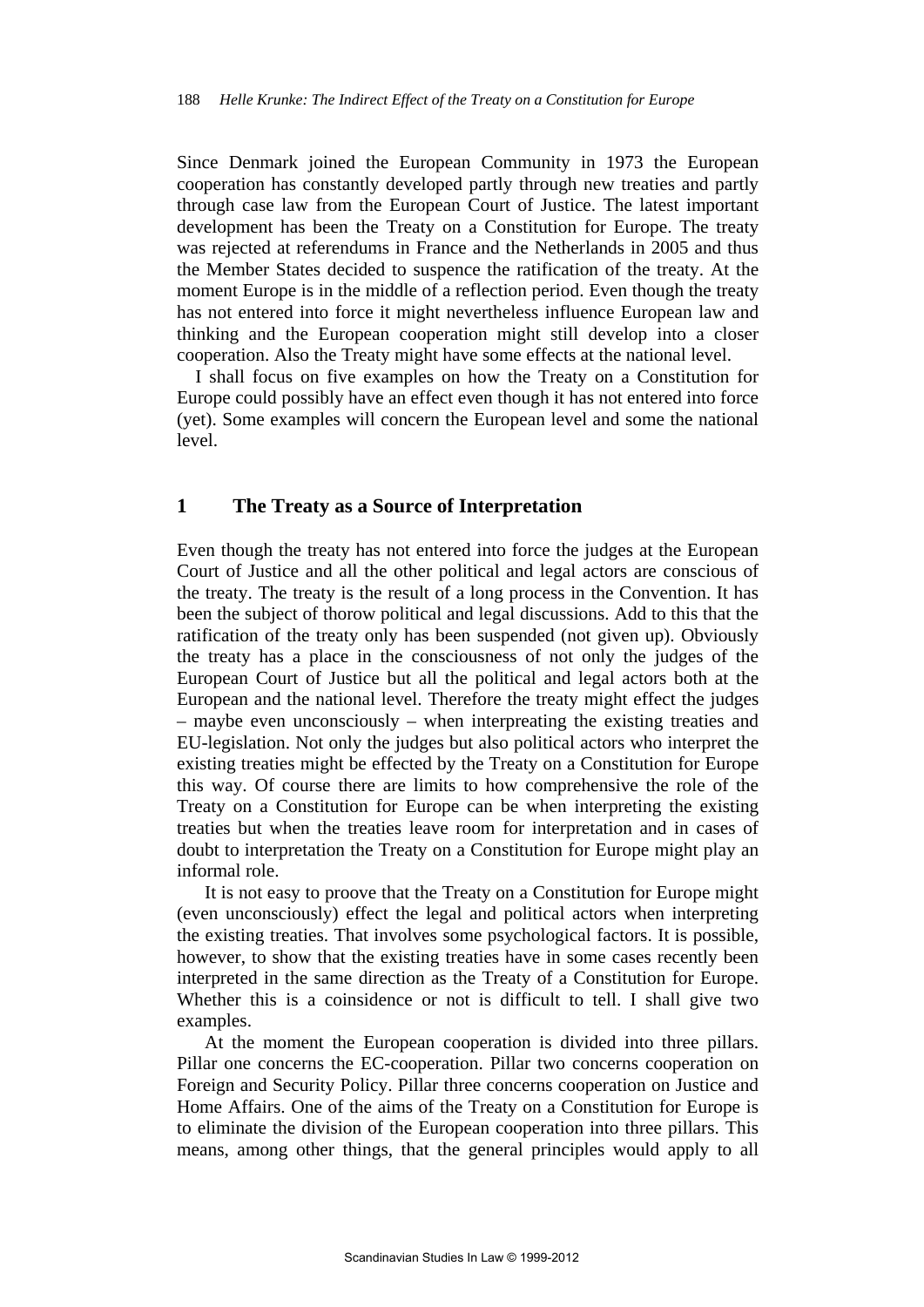chapters of the Treaty on a Constitution for Europe, unless expressly excluded.<sup>1</sup> Today the EC's rules do not apply to pillar two or pillar three (or vice versa) unless specified.<sup>2</sup> In C-105/03 the European Court applied the priciple of loyalty to the pillar three cooperation<sup>3</sup> and the Court stated that framework decisions must be interpreted like directives. The Court stated:

"42. It would be difficult for the Union to carry out its tasks effectively if the principle of loyal cooperation, requiring in particular that Member States take all appropriate measures, whether general or particular, to ensure fulfilment of their obligations under European Union Law, were not also binding in the area of police and judicial cooperation in criminal matters, which is moreover entirely based on cooperation between the Member States and the institutions, as the Advocate General has rightly pointed out in paragraph 26 of her Opinion.

43. In the light of all the above considerations, the Court concludes that the principle of conforming interpretation is binding in relation to framework decisions adopted in the context of Title VI of the Treaty on European Union. When applying national law, the national court that is called upon to interpret it must do so as far as possible in the light of the wording and purpose of the framework decision in order to attain the result which it pursues and thus comply with Article 34(2)(b) EU."

The judgement applies one of the general principles of the EC to pillar three and it contributes to blur the bordeline between pillar one and pillar three. This way the judgement by the European Court of Justice is consistent with one of the goals of the Treaty on a Constitution for Europe namely to eliminate the devision between the three pillars by among other things letting the general principles of the EC apply to all the pillars of the existing cooperation. The Principle of Loyalty is stated in Article I-5 (2) of the Treaty on a Constitution for Europe:

"Pursuant to the principle of sincere cooperation, the Union and the Member States shall, in full mutual respect, assist each other in carrying out tasks which flow from the Constitution.

<sup>1</sup> *See* Piris, Jean-Claude, *The Constitution for Europe. A Legal Analysis*, Cambridge University Press, Cambridge, 2006, p. 66. It is important to note that even though the division of the pillars is removed in the Treaty on a Constitution for Europe there are still differences between the cooperation in different fields. Especially in the field of foreign affairs and security policy decissions will still require unanimity.

<sup>2</sup> *See* Article 28 and 41 in the Treaty on a European Union. In these articles EC provisions which are applicable on pillar two and three are listed. *See* ibid, p. 66, n. 21.

<sup>3</sup> It is quite interesting that Article 11 (2) in the EU Treaty concerning Foreign and Security Policy is almost identical to the principle of loyalty in Article 10 in the EC Treaty. A similar rule does not exist for Justice and Home Affairs in the EU Treaty, though. *See* Ramses A. Wessel, *The European Union's Foreign and Security Policy. A Legal Institutional Perspective*, Kluwer Law International, Haugue, 1999, p. 104.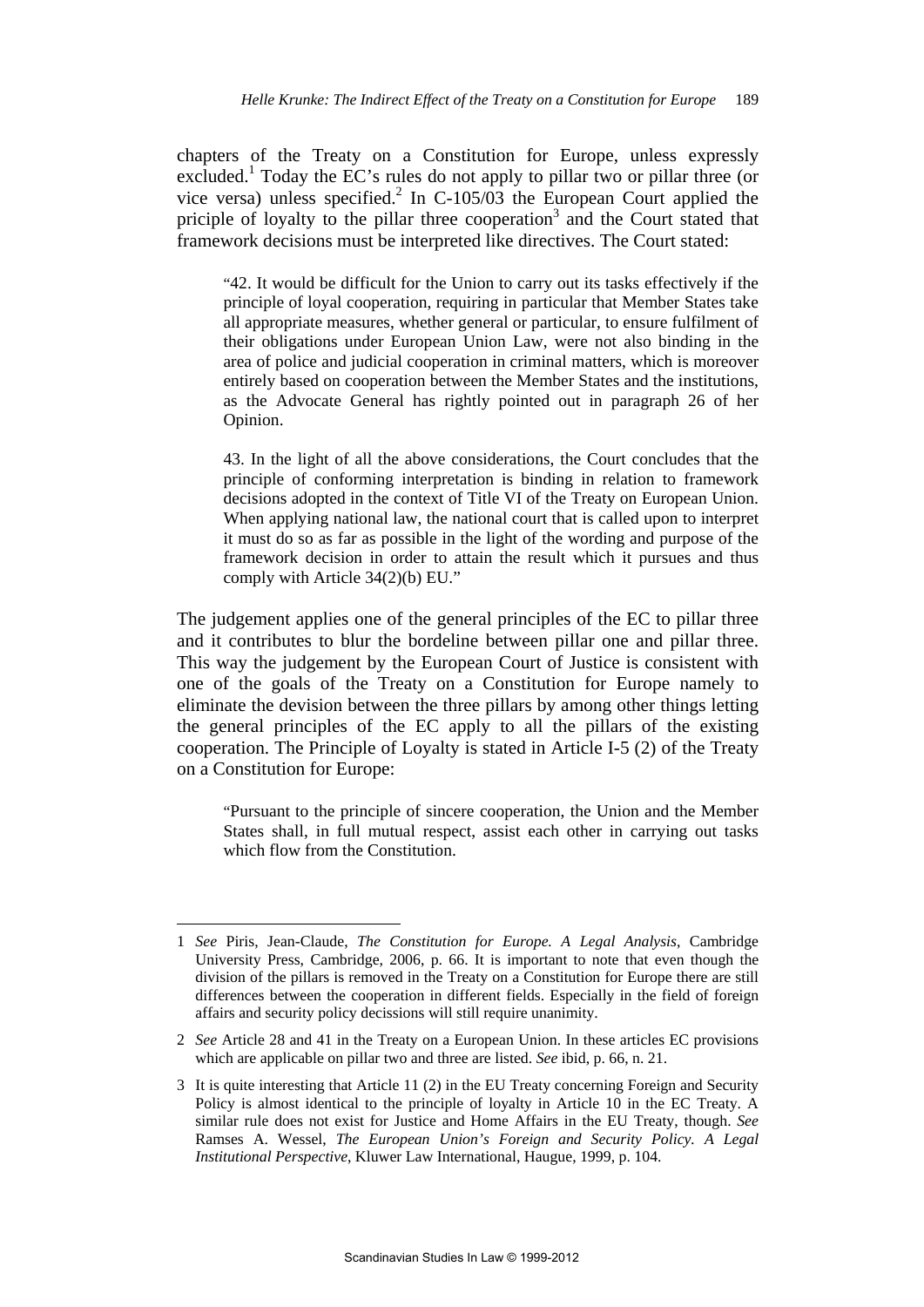The Member States shall take any appropriate measure, general or particular, to ensure fulfilment of the obligations arising out of the Constitution or resulting from the acts of the institutions of the Union.

The Member States shall facilitate the achievement of the Union's tasks and refrain from any measure which could jeopardise the attainment of the Union's objectives."

C-176/03 is an other example of the European Court of Justice reaching a judgement which is consistent with the Treaty on a Constitution of Europe – this time by interpreting the EC Treaty. The case concerned the relationship between pillar one and pillar three (like C-105/03). The question in the case was whether some rules concerning enviromental crime including the question of penalties had to be adopted as a directive under pillar one (by the Council and the European Parliament) or as a framework decision under pillar three (by the Council). The Court referred the power to require the Member States to impose criminal penalties in a number of enviromental offences to the Community (pillar one). Criminal Law is normally considered as part of pillar three on Justice and Home Affairs. The Court stated:

"47. As to the content of the framework decision, Aticle 2 establishes a list of particularly enviromental offences, in respect of which the Member States must impose criminal penalties. Articles 2 to 7 of the decision do indeed entail partial harmonisation of the criminal laws of the Member States, in particular as regards the constituent elements of various criminal offences committed to the detriment of the environment. As a general rule, neither criminal law nor the rules of criminal procedure fall within the Community's competence (see, to that effect, Case 203/80 *Casati* (1981) ECR 2595, paragraph 27, and Case C-226/97 *Lemmens* (1998) ECR I-3711, paragraph 19).

48. However, the last-mentioned finding does not prevent the Community legislature, when the application of effective, proportionate and dissuasive criminal penalties by the competent national authorities is an essential measure for combating serious enviromental offences, from taking measures which relate to the criminal law of the Member States which it consideres necessary in order to ensure that the rules which it lays down on enviromental protection are fully effective."

If we then turn to the Treaty on a Constitution for Europe we find that Article III-271 is quite interesting in relation to the judgement:

"Article III-271.

1. European framework laws may establish minimum rules concerning the definition of criminal offences and sanctions in the ares of particulaly serious crime with a cross-border dimension resulting from the nature or impact of such offences or from a special need to combat them on a common basis.

These areas of crime are the following: terrorism, trafficking in human beings and sexual exploitation of women and children, illicit drug trafficking, illicit arms trafficking, money laundering, corruption, counterfeiting of means of payment, computer crime and organised crime.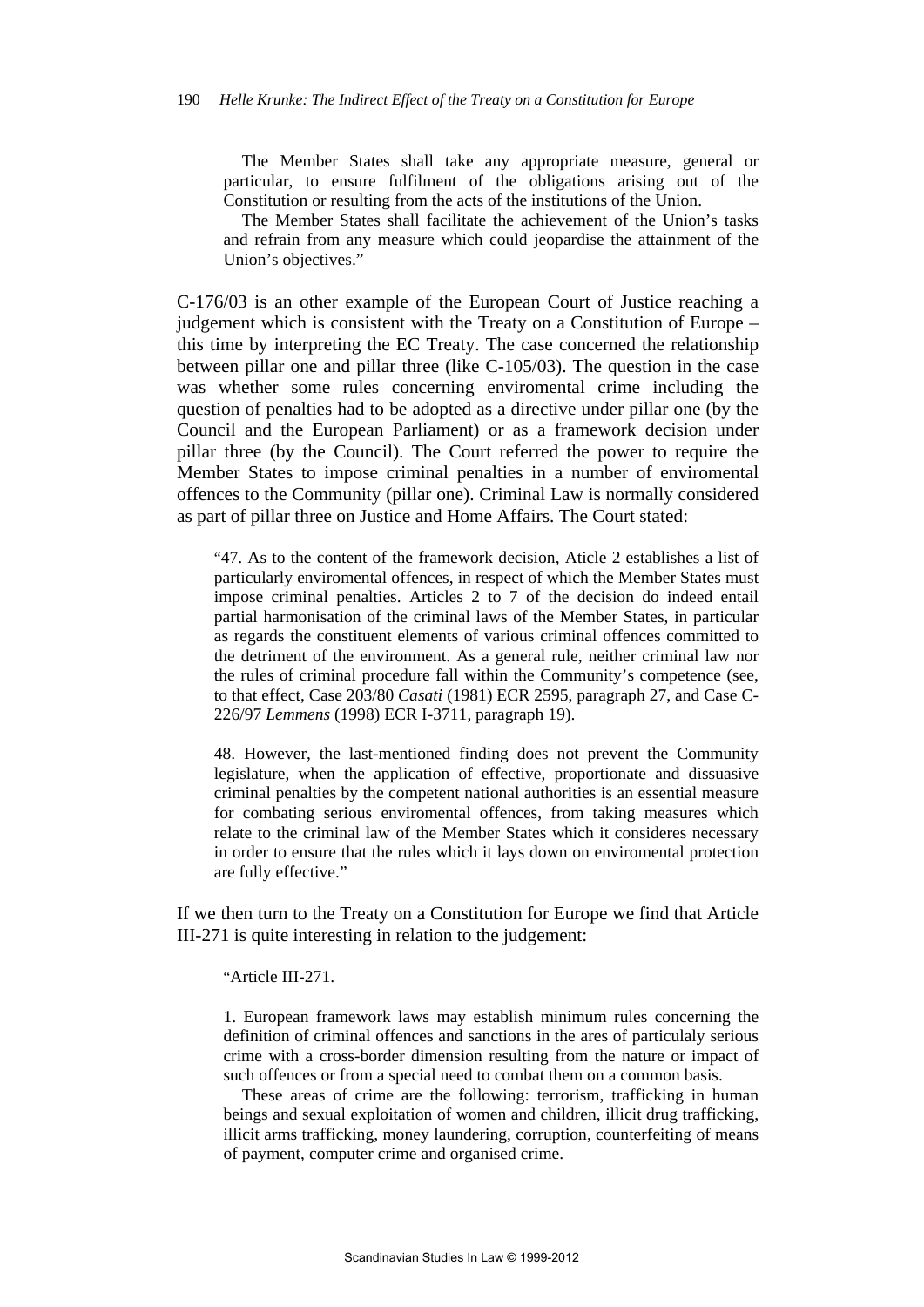On the basis of developments in crime, the Council may adopt a European decision identifying other areas of crime that meet the criteria specified in this paragraph. It shall act unanimously after obtaining the consent of the European Parliament.

2. If the approximation of criminal laws and regulations of the Member States proves essential to ensure the effective implementation of a Union policy in an area which has been subject to harmonisation measures, European framework laws may establish minimum rules with regard to the definition of criminal offences and sanctions in the area concerned. Such framework laws shall be adobted by the same procedure as was followed for the adoption of the harmonisation measures in question, without predudice to Article 111-  $264.$  ..."

Especially Art. III-271 (2) is interestning as the argumentation is almost equal to paragraph 48 in the judgement. If the Treaty on a Constitution for Europe entered into force Article III-271 (2) would make it possible to adopt a European framework  $law<sup>4</sup>$  with a content similar to the content of the framework decision discussed in the judgement. This way the judgement interprets the EC Treaty in the direction of the Treaty on Constitution for Europe.

 C-105/03 and C-176/03 are both examples of fairly recent judgements which are consistent with the Treaty on a Constitution for Europe. They are also both examples of judgements which contribute to blur the border between the pillars of the Greek temple structure of the European cooperation at least in the field of pillar one and pillar three.<sup>5</sup> It is also difficult to separate the pillar two cooperation clearly from the cooperation under the other pillars, though.<sup>6</sup> In fact the European policy under the three pillars is often very difficult to separate. For instance, political issues like trade, aid and human rights are often very closely connected to each other. This is reflected in the use of transversal instruments (multi-disciplinary policy). At the national level it is for instance reflected in the fact that it is not specified which pillar the subjects on the agenda for the meetings of the Danish European Affairs

<sup>4</sup> European framework laws are adopted on the basis of proposals from the Commission jointly by the European Parliament and the Council under the ordinary legislative procedure in Art. III-396, cf. Art. I-34 (1) in the Treaty on a Constitution for Europe. European framework decissions have the same legal effect as an EC directive, *See* Piris, supra n. 1, p. 72.

<sup>5</sup> *See* also Elholm, Thomas, *Pupino – Bambino!*, Advokaten, n. 9, 2005, p. 26-27, Elholm, Thomas, *Historisk EU-dom*, Advokaten, n. 11, 2005, p. 28-29, Pagh, Peter, *EF-dom ændrer indholdet i det danske forbehold for EU's retlige samarbejde – miljøstrafferet er en del af det overnationale samarbejde*, Ugeskrift for Retsvæsen 2005B.347 and Hansen, Jens Harkov, *Europaudvalgets forhandlingsmandater – politisk praksis eller retlig norm?*, Justitia, nr. 4, 2006, p. 3-48.

<sup>6</sup> *See* Krunke, Helle, *Folketingets kontrol med den europæiske udenrigs- og sikkerhedspolitik*, Ugeskrift for Retsvæsen 2001B.401, and Krunke, Helle, *Den Udenrigspolitiske Kompetence. Udenrigspolitik og magtfordeling ved overgangen til det 21. århundrede*, Jurist- og Økonomforbundets Forlag, Copenhagen, 2003, p. 193-198.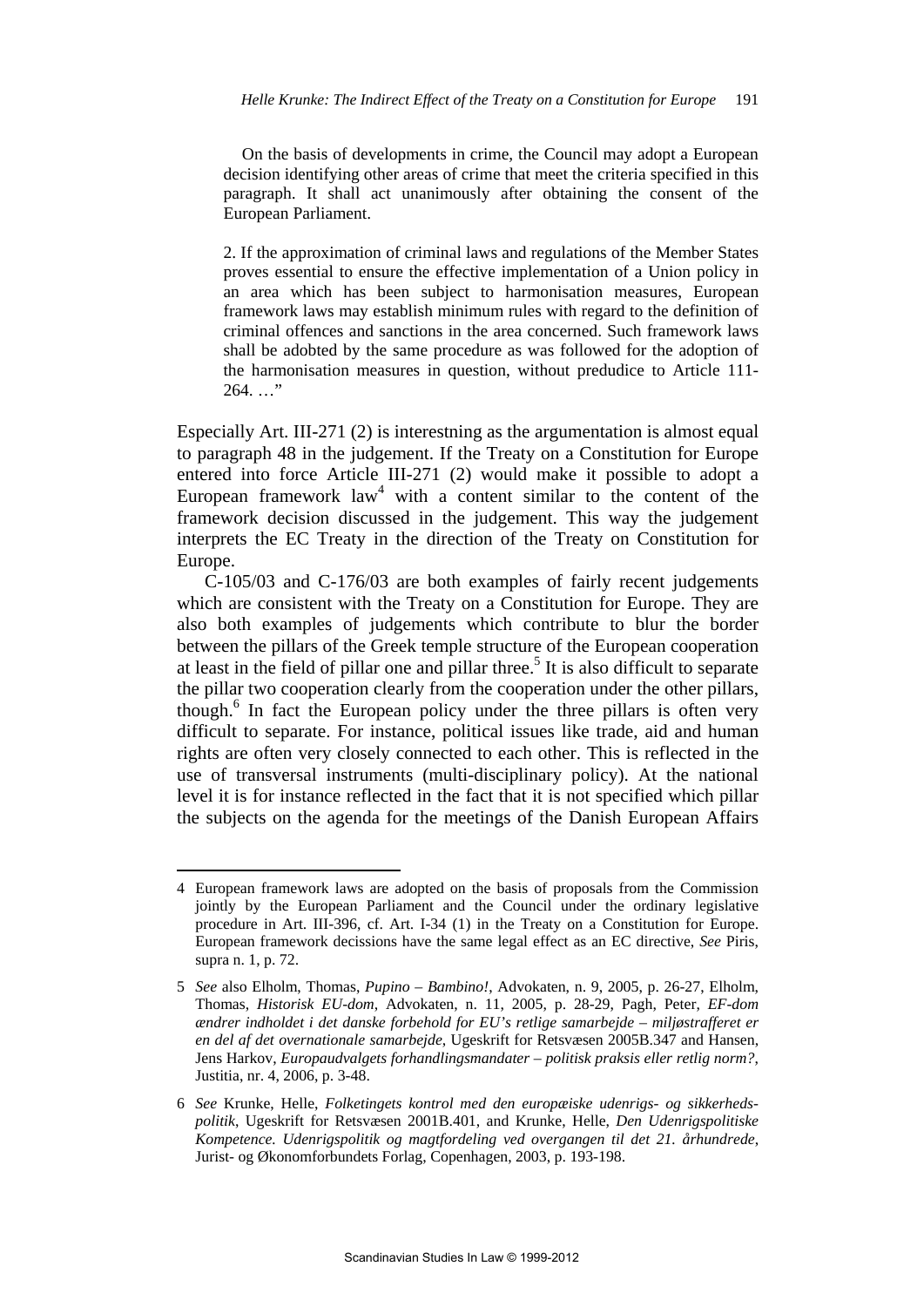Committee concern.<sup>7</sup> The provisions in the EU Treaty are common to all Union areas.<sup>8</sup> Also there is a convergence between the institutions and the actors of the cooperation under pillar 1 on the one hand and under pillar 2 and 3 on the other hand. Actually, already in 1999 it was stated in an academic legal study by Ramses A. Wessel that the pillar two cooperation on Foreign and Security Policy can not entirely be considered as intergovernmental. Wessel makes a very interesting link between the reasoning in the "Van Gend and Loos" decision and the pillar two cooperation:<sup>9</sup>

"The image of CFSP as a purely "intergovernmental" form of international cooperation is not supported by the outcome of the present study. Despite the focus in many studies on the differences between the Community and the other areas of the European Union, the opinion of the European Court of Justice in the Van Gend and Loos case (red.: sag nr. 26/62) seems to be applicable to CFSP as well as it indeed "constitutes a new legal order of international law for the benefit of which the states have limited their sovereign rights, albeit within limited fields". Nevertheless, it is clear that it is these "limited fields" in particular that define the scope of CFSP."

And further:<sup>10</sup>

"While an analysis of the origins of the CFSP and the subsequent negotiations indeed reveal a certain preference for "intergovernmental" cooperation on the part of most memberstates, the conclusions of the present study do not seem to support the latter part of this assertion. A number of CFSP features indicate serious constraints on the member states in executing their foreign policy as well as on the EU-institutions involved."

According to Wessel there is a close relationship between the the CFSP legal order and the legal orders of the EU Member States and the EC legal order, and any interpretation of CFSP should take into account the competences of the EC (which through the preservation of the acquis communautaire may overrule CFSP procedures or decisions) and the prerogatives of the Member States.<sup>11</sup> It is very interesting that Wessel claims that even before the Treaty of a Constitution for Europe was written the pillar two cooperation was not an entirely intergovernmental cooperation.<sup>12</sup> This shows that the Treaty on a Constitution for Europe in some aspects reflect developments which have developed over a long time in the European cooperation. I shall get back to this in the concluding paragraph 6.

7 *See* ibid, p. 201-03.

- 8 *See* Ramses, supra n. 4, p. 325.
- 9 *See* ibid, p. 319.

- 10 *See* ibid, p. 320-321.
- 11 *See* ibid, p. 322.
- 12 It should be emphasized that according to the Treaty on a Constitution for Europe decisions in the field of foreign affairs and security policy will still require unanimity.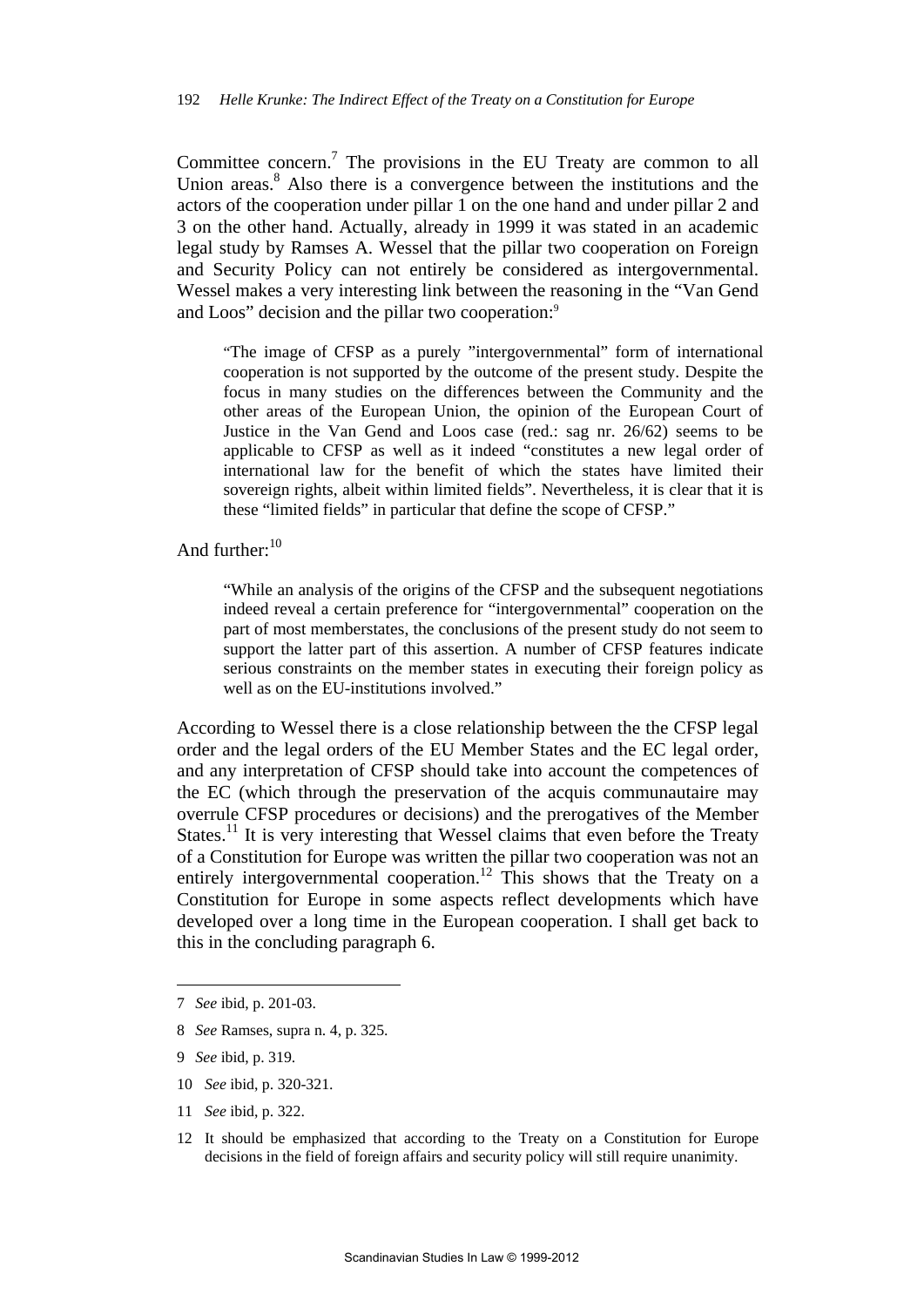# **2 Confirmation of Case Law from the European Court of Justice**

Parts of the articles in the Treaty on a Constitution for Europe reflect practice established by the European Court of Justice. This means that those norms already originate from case law and that the Treaty merely confirms them. Thus the norms might be considered as part of European Law regardless of a ratification of the Treaty in the Member States. Of course the confirmation of the case law from the European Court of Justice in the Treaty on a Constitution for Europe strengthens the legal characther of the norms. Naturally this would be the case if the treaty entered into force but also without an entry into force the case law from the European Court of Justice is probably strengthened by the treaty. The treaty shows that the heads of state from the Member States support the case law from the European Court of Justice in these areas. The norms have legal and political support.

I shall give an example on how case law has found its way into the Treaty on a Constitution for Europe. A directly effective provision of Community law always prevails over a provision of national law. This basic rule of Community law has developed through case law from the European Court of Justice.<sup>13</sup> It has no legal basis in any of the existing treaties. The rule is however reflected in Article I-6 (on Union Law) of the Treaty on a Constitution for Europe:

"Article I-6: Union Law

1

The Constitution and law adopted by the institutions of the Union in exercising competences conferred on it shall have primacy over the law of the Member States."

#### **3 A New Constitution Draft /New Treaties**

Obviously the Treaty on a Constitution for Europe would be the starting point if the heads of state should decide to design a new constitution draft. Even though the new draft would differ from the first Treaty on a Constitution for Europe in a number of ways there would almost centainly be many similarities between the two drafts. This way the first draft on a Constitution would to a certain extend be agenda setting for the proces of creating a new draft.

The problem for the heads of state is that they do not have the support of (enough) of the European citizens. Therefore the national governments need to figure out why some European citizens do not support the Treaty on a Constitution for Europe. The problem is that it might not be the same reasons that are significant in the different Member States, it might not even be the same reasons that are significant among the citizens of the same Member

<sup>13</sup> *See* Van Gend en Loos, C-26/62, Costa/ENEL, C-6/64, Internationale Handelsgesellschaft, C-11/70, Simmenthal, C- 106/77, and Factorame, C-213/89.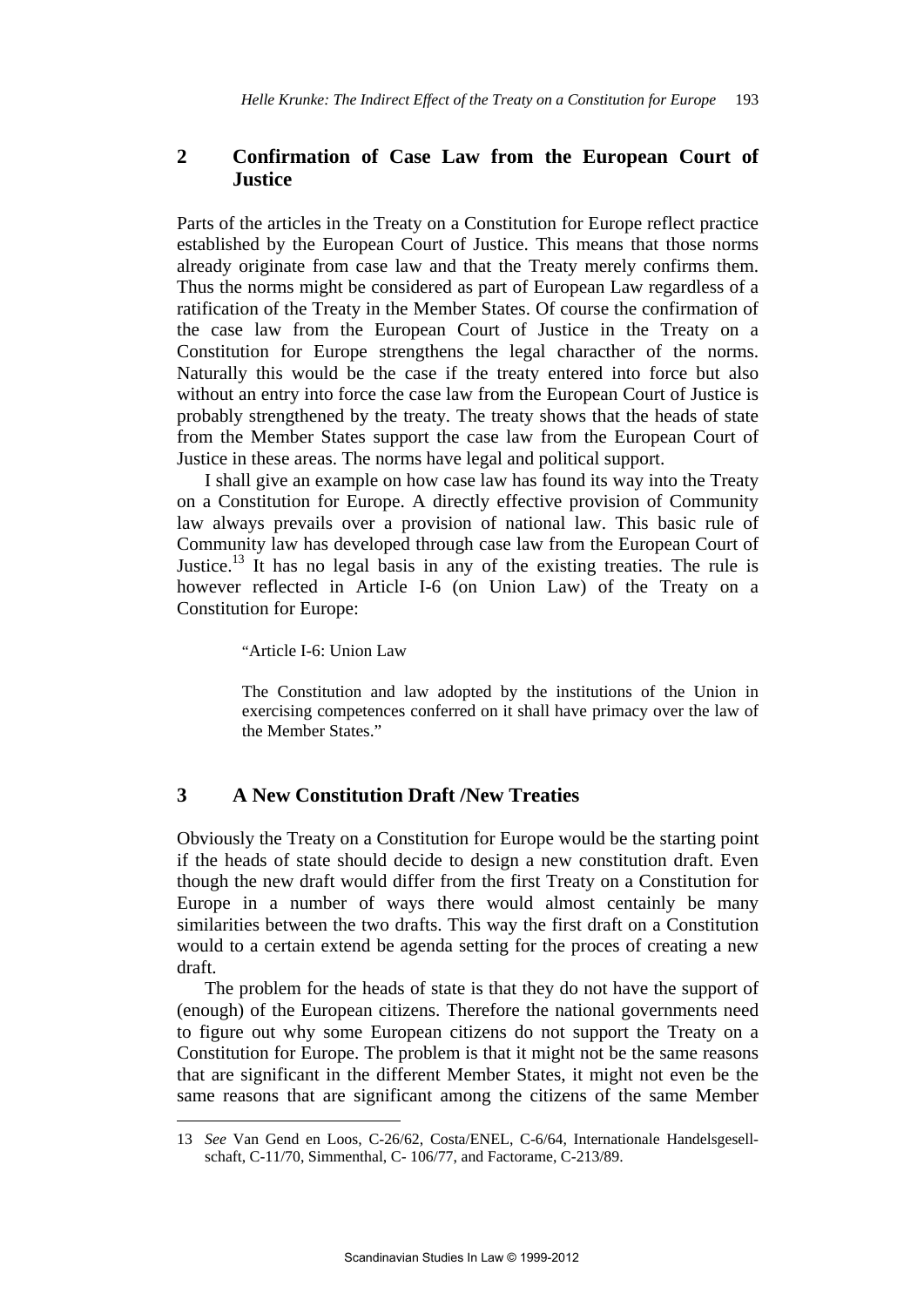State and the problem might not even have anything to do with the specific content of the treaty.

In a way the situation is similar to the Danish referendum on the Maastricht Treaty in 1992. 50.7 % rejected the treaty while 49.3 % voted in favour of it. The Danish Government and all of the political parties except one agreed on a socalled "national compromise" listing some exceptions from the Maastricht Treaty. The Danish government negotiated the exceptions at a meeting in the European Council on 11 and 12 December 1992. The result of these negotiations was the Edinburgh Agreement which listed four exceptions from the Maastricht Treaty. In a second referendum in 1993 the Danish politicans managed to convince the voters to vote in favour of the Maastricht Treaty and the Edinburgh Agreement. This time 56.7 voted in favour of the treaty and the exceptions while 43.3 rejected it. The Danish politicans succeeded in pointing out and removing a few issues from the Maasticht Treaty which could unite enough of the voters for the treaty to be accepted.<sup>14</sup>

The question is whether the same would be possible with the Treaty on a Constitution for Europe. Would it be possible to change a few significant Articles in the Treaty on a Constitution for Europe and then get the approval from enough of the European citizens for all the Member States to ratify the treaty? One can also wonder whether it would be possible to have a treaty almost identical to the Treaty on a Constitution for Europe ratified in all the Member States if the new treaty was not named "constitution". As I have pointed out in an article in European Constitutional Law Review several conditions made the approval of the Maastricht Treaty at the second referendum in Denmark possible.<sup>15</sup> It would be too comprehensive to go any deeper into that in this article. It is obvius though, that it will be much more difficult to unite (enough of) the no-voters in Europe than (enough of) the novoters in a single country like it was the case in Denmark in 1992/93. Sometimes, the reluctance in the Member States againtst a new EU treaty can even be due to national/local circumstances. Therefore, a succesful process will involve the EU-level as well as the national level. Communication also plays a quite important role. The Danish Parliament spent almost 25 million Danish kroner (equivalent to approximately 3-3,5 million Euro) on distributing information to the voters before the second Maastricht referendum.<sup>16</sup>

Anyway, it is not likely that the EU will let the comprehensive work done by the convention go to waste. The content of the Treaty on a Constitution for Europe (or part of it) will probably find its way to a new Constitution draft or (little by little) into new treaties without the word "Constitution" in their titles.

<sup>14</sup> *See* Krunke, Helle, *From Maastricht to Edinburgh: The Danish Solution*, European Constitutional Law Review, Volume I, Issue 3, 2005, p. 339-56.

<sup>15</sup> *See* ibid, p. 355-56.

<sup>16</sup> *See* Siune, Karen and Svensson, Palle and Tonsgaard, Ole, *Fra et nej til et ja*, Forlaget Politica, Aarhus, 1994, p. 27.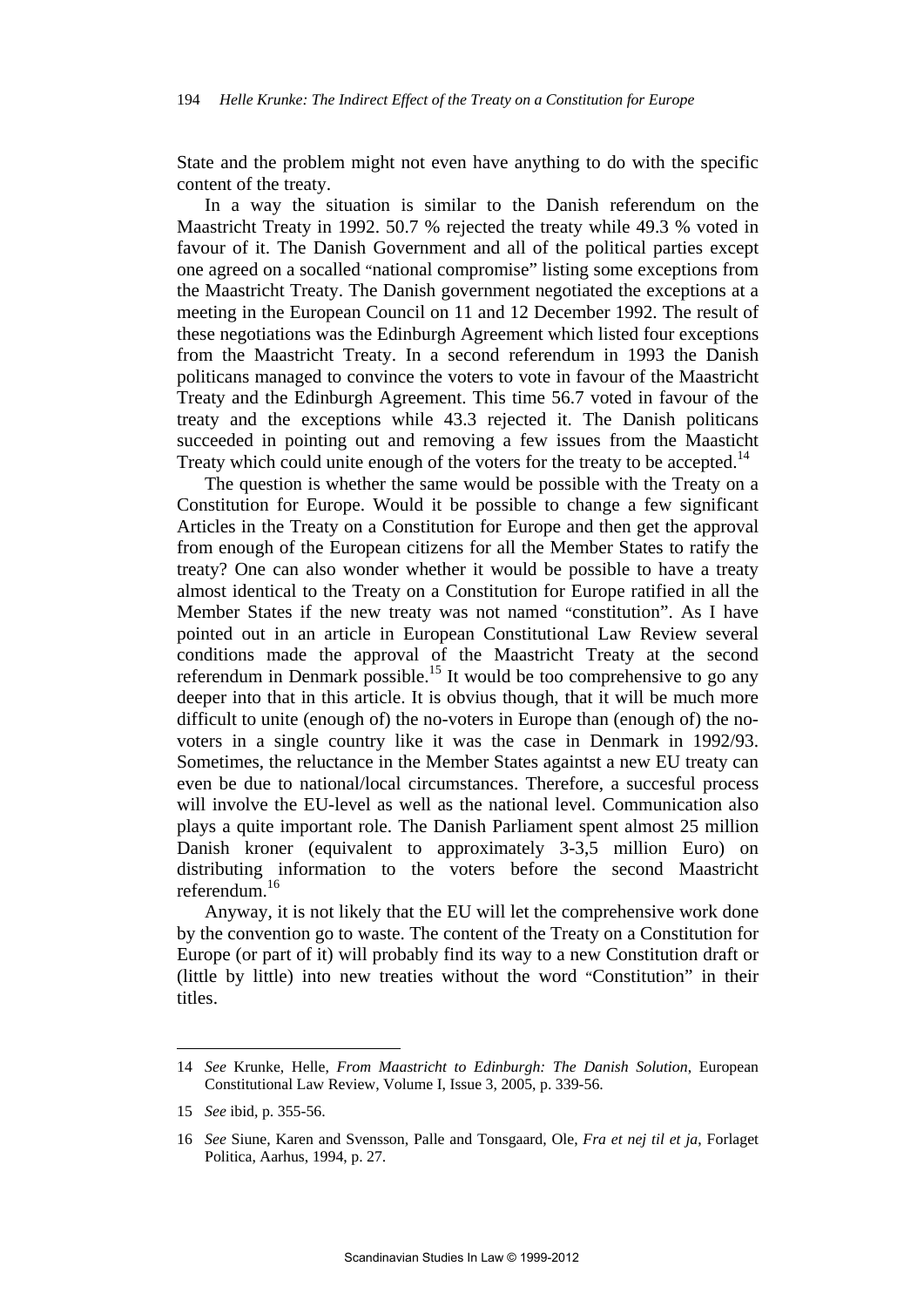## **4 The Protocol on the Application of the Principles of Subsisidiarity and Proportionality**

The second protocol of the Treaty on a Constitution for Europe is named "Protocol on the application of the principles of subsidiarity and proportionality". The protocol introduces the "early warning system". Draft European legislative acts must be forwarded to the national Parliaments. If a national Parliament (or a chamber) find that the draft does not comply with the principle of subsidiarity it may within six weeks express it in a reasoned opinion to the Commision, the Council and the European Parliament (Article 6 of the Protocol). The Commission, the Council and the European Parliament must take the reasoned opinions into account (Article 7). Each national Parliament has two votes (in bicameral Parliamentary systems each of the chambers have one vote). If one third of the votes or more express that the draft does not comply with the principle of subsidiarity the draft must be reviewed. EU-legislator may maintain, amend or withdraw the draft. Reasons must be given for this decission, though (Article 7).

 Thus, the protocol provides the national Parliaments with a direct (though limited) opportunity to influence the European legislation draft. Establishing a direct opportunity for the national Parliaments to influence the European legislation is in many aspects innovative. Joseph Weiler mentions three approaches when decribing/analysing European governance: International, supranational and infranational.<sup>17</sup> In the International approach the states are the key players and the governments the principal actors.<sup>18</sup> In the supranational approach the privileged players are the state governments and the Community institutions.<sup>19</sup> The infranational approach focuses both at Union and Member State levels on the administrations, departments, private and public associations, and certain, mainly corporate, interest groups.<sup>20</sup> A direct opportunity for the national Parliaments to influence the European legislation traverses the international and supranational approach in Weiler's theory. The same can be said about article I-47, part 4, of the Treaty establishing a Constitution for Europe. According to this article one million citizens who are nationals of a significant number of Member States may take the initiative of inviting the Commission, within the framework of its powers, to submit any appropriate proposal on matters where citizens consider that a legal act of the Union is required for the purpose of implementing the Constitution. Even though neither the national Parliaments nor the European citizens would gain a legally binding influence on the European legislation (only an opportunity to influence those who have the legal competence and

- 19 *See* ibid, p. 26-27
- 20 *See* ibid, p. 27.

<sup>17</sup> Weiler, Joseph H.H. with Haltern, Ulrich & Mayer, Franz, *European Democracy and its Critique. Five Uneasy Pieces*, EUI Working Paper RSC No. 95/11, European University Institute, Florenze, 1995, p. 25.

<sup>18</sup> *See* ibid, p. 26.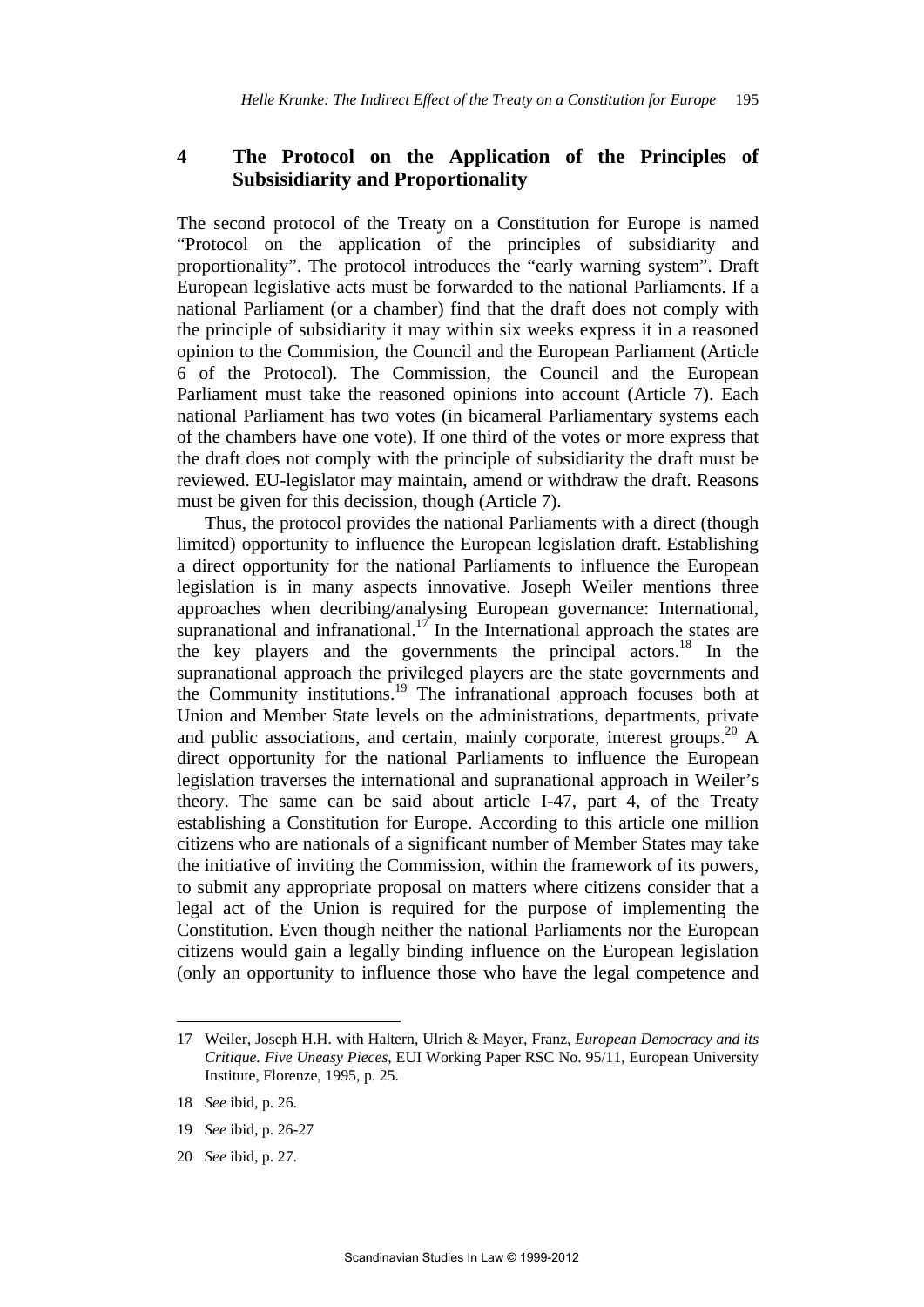the competence to put forward legislation drafts) the involvement of new national institutions/groups in the legislation process is really quite unique.

 However, the early warning system has weaknesses. First, as already mentioned the national Parliaments do not gain a legally binding competence on the European legislation, just a better opportunity to scrutinize the legislative drafts and an opportunity to try to influence the Commission and the EU-legislator. The Commission can decide to maintain the draft if it wishes so – reasons for the decision must be given though (art. 7, part 4, of the Protocol). Secondly, the early warning system is limited to the national Parliaments concidering whether the draft in question complies with the *principle of subsidiarity*. This means that formally the national Parliaments are not given an opportunity to try to influence EU-legislator and the Commission on the *content* of the draft. Of course, in practice there is a rather close connection between the question of subsidiarity and the content of the  $dr$ draft.<sup>21</sup> Thirdly, the principle of subsidiarity is often perceived as a political principle with little legal/normative effect. There seems to exist a considerable mismatch between the weight given to the principle of subsidiarity by the national politicians in the Member States before referenda on treaties relating to EC/EU and the effect that the principle actually has in the EU-system. The principle of subsidiarity has not been invoked very often before the European Court of Justice and the Court has never annulled acts on the basis of a violation of the principle of subsidiarity.<sup>22</sup> A quick search in the judgements from the European Court of Justice shows a list of 70 judgements that mentions the principle of subsidiarity. Of course the effect of the principle can not only be measured by its impact at the European Court of Justice. The effect on the Commission, the Council and the European Parliament is also important. Apparently, the Commission now has more focus on the principle of subsidiarity than it was the case earlier and apparently, it is mostly older legislation that gives rise to critisism on violation of the principle. $^{23}$  It has been estimated that the Commission trespassed the principle of subsidiarity in 3.33 % of cases of legislation in 1999 and in 5.95 % of cases of legislation in 2000.<sup>24</sup> Contrary to the

- 23 *See* evidence given by General Manager of the Legal Service of the Commission Michel Petite to Working Group 3 on the Principle of Subsidiarity, Summary of the meeting of 17 June 2002, Brussels, 20 June 2002, CONV 106/02 WGI3.
- 24 *See* Groupe de travail I "Subsidarité", Objet: Intervention de M. Michel Petite, Directeur Général du Service juridique de la Commission, á la réunion du groupe, le 17 juin 2002,

<sup>21</sup> *See* also Bausili, Anna Vergés, *Rethinking the methods of dividing and exercising powers in the EU. Reforming subsidiarity, national parliaments and legitimacy*, in Shaw, Jo, and Magnette, Paul, and Hoffmann, Lars and Bausili, Anna Vergés, *The Convention on the future of Europe. Working towards an EU Constitution*, The Federal Trust for Education and Research, 2003, p. 113. *See* also evidence given by Legal Adviser and Director-General of the Council Legal Service Jean–Claude Piris to Working Group 1 on the Principle of Subsidiarity, Summary of the meeting of 25 June 2002, Brussels, 28 June 2002, CONV 156/02 WGI5.

<sup>22</sup> *See* evidence given by Advocate-Genral Jacobs to Working Group 1 on the Principle of Subsidiarity, Summary of the meeting of 25 June 2002, Brussels, 28 June 2002, CONV 156/02 WGI5.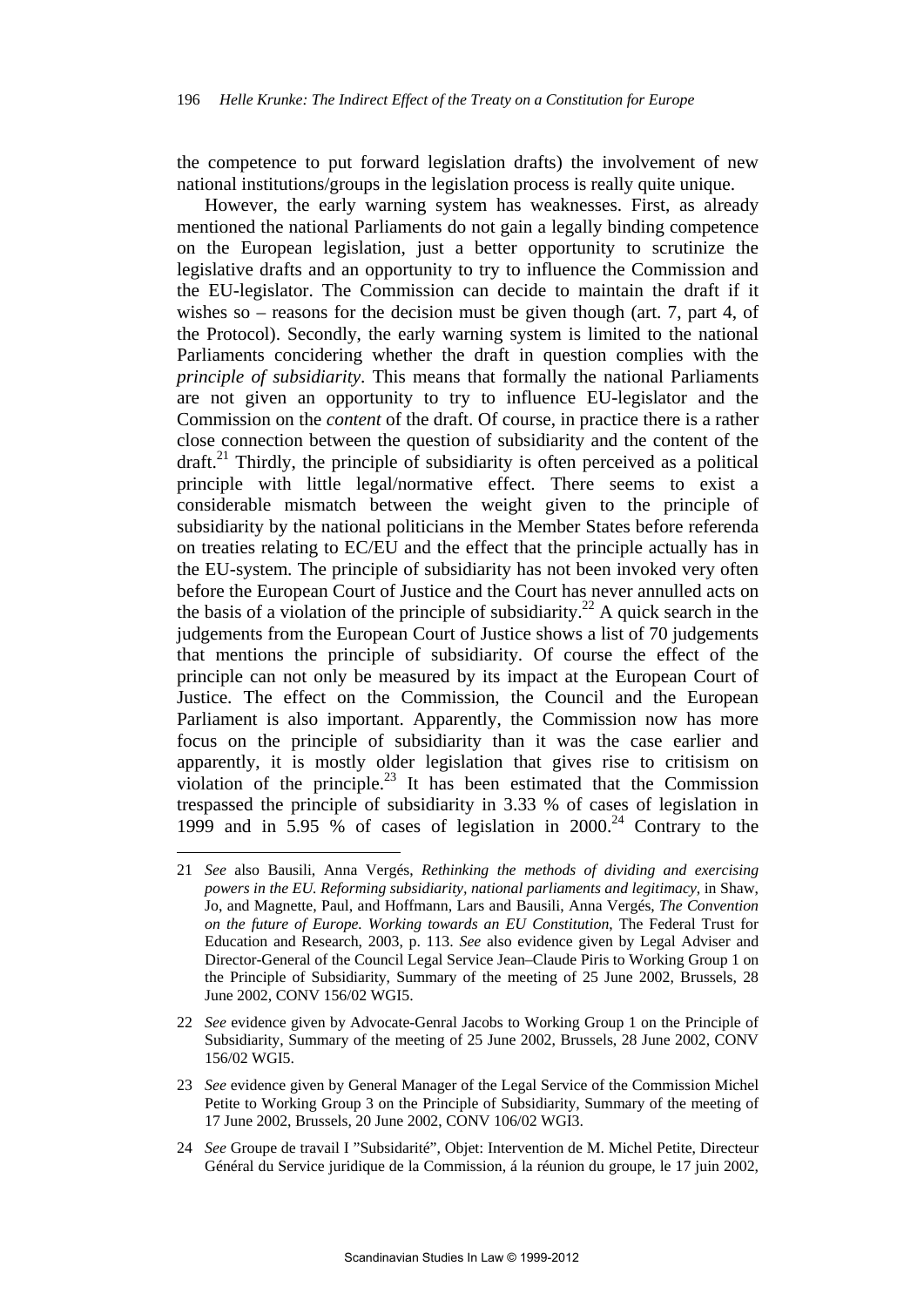principle's effect at the European Court of Justice it is quite difficult to measure the precise effect of the principle at the Commission, the Council and the European Parliament. Forth, the national Parliaments are not awarded locus standi on their own before the European Court of Justice to enforce the subsidiarity principle, see Article 8 in the Protocol. Thus, under the Constitutional Treaty a national Parliament would have to ask its government to bring an action on its behalf.<sup>25</sup> Anyway, the early warning system's effect on the balance of powers between the national Parliaments and Governments is of course limited by the weaknesses of the early warning system.

The Danish European Affairs Committee decided to adjust its procedures to the Protocol on the application of the principles of subsidiarity and proportionality as early as December 2004.<sup>26</sup> The purpose was to be ready to build on the new opportunities given to the national Parliaments by the Protocol.<sup>27</sup> Thus the Committee decided on some new scrutiny procedures concerning the principle of subsidiarity in the European Affairs Committee as well as in the ordinary select committees. Also procedures on co-operation with COSAC on the principle of subsidiarity were adopted. The new procedures also included a procedure involving the Danish governement. The government should according to this procedure provide the European Affairs Committee (and the relevant select committees) with a memorandum on important new draft legislative acts from the Commission within two weeks from the draft had been sent to the Council. The memorandum should state the purpose of the draft legislative acts, the Commission's opinion on why the draft legislative acts comply with the principle of subsidiarity and the Danish governement's opinion on whether the draft legislative acts comply with the Principle of Subsidiarity.<sup>28</sup> This way the Danish European Affairs Committee strengthened its scrutiny of European Business concerning the principle of subsidiarity even before the Treaty should have been ratified. This way the Treaty on a Constitution for Europe had an effect even before it was supposed to be ratified.

The Member States decided to suspence the ratification of the Treaty on a Constitution for Europe in the summer of 2005 and thus one might ask how this has effected the procedures concerning the principle of subsidiarity decided by the European Affairs Committee in December 2004. Well, to a certain extent the procedures are actually still carried out. For instance the Danish government still provides the European Affairs Committe (and the relevant select committees) with the subsidiarity memorandum just described. The time limits described in the report from 2004 (which were quite tide

- 26 *See* Report on a reform of Parliament's reading of EU-business, 10. december 2004, subsection 8.
- 27 *See* ibid, sub-section 8.
- 28 *See* ibid, sub-section 8.

Bruxelles, 27 juin 2002, WGI WD3, p. 6, which referes to a study by the German Federal Finance Ministery. *See* also Bausili, supra n. 21, p. 108.

<sup>25</sup> *See* Kilver, Philipp, *The National Parliaments in the European Union: A Critical View on EU Constitution-Building*, Kluwer Law International, 2006, p. 164-167.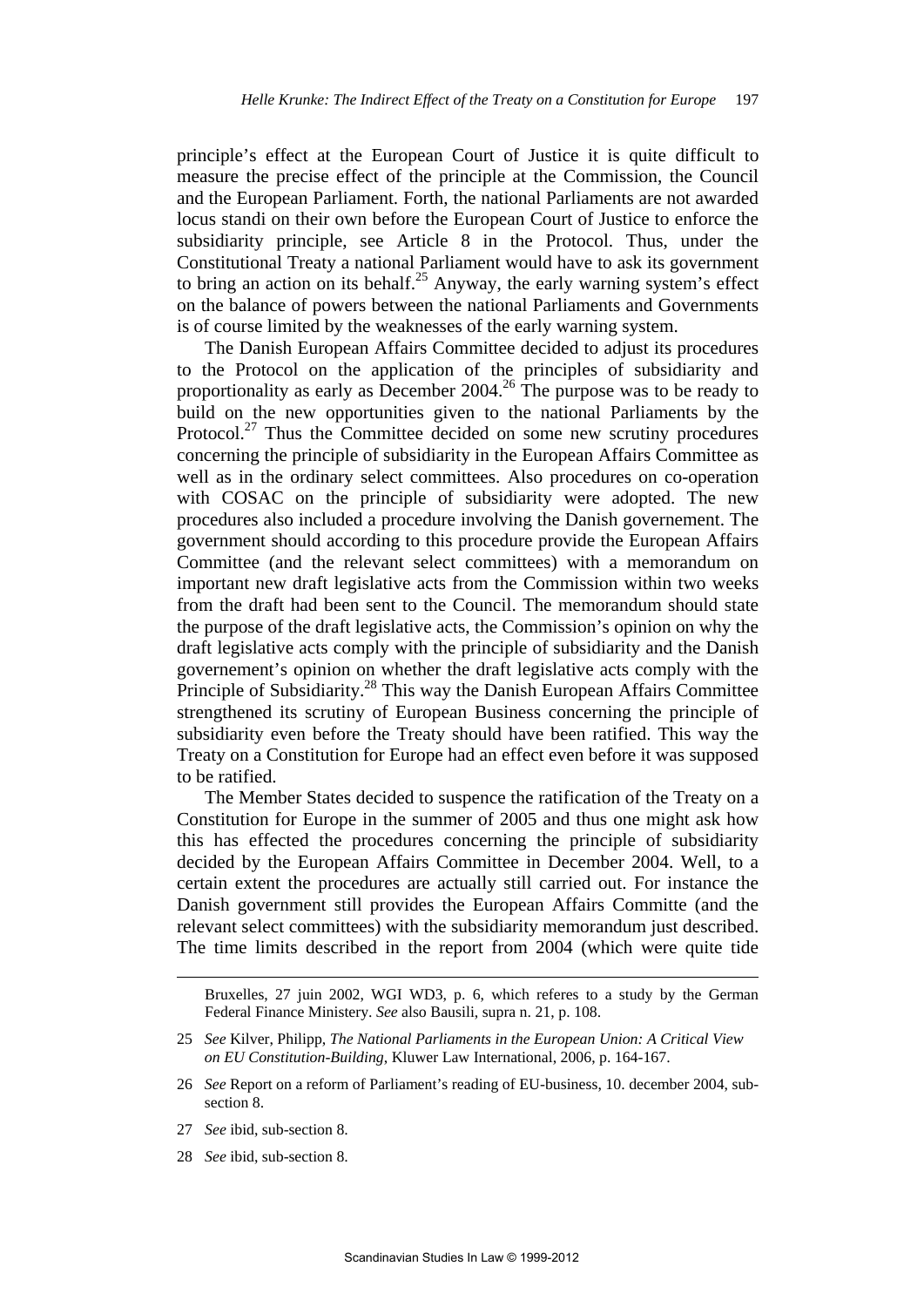because the whole procedure according to the Protocol had to be carried out within 6 weekes) are not maintained though. In COSAC the national European Affairs Committes sometimes cooperate on important draft legislative acts with focus on whether the drafts comply with the principle of subsidiarity. Thus, the conclusion must be that the European Affairs Committee has managed to strengthen its scrutiny of European legislation on the basis of the second protocol to the Treaty on a Constitution for Europe even though the treaty has not been ratified (yet).

#### **5 The European Union Agency for Fundamental Rights**

If the Treaty on a Constitution for Europe entered into force the Charter of Fundamental Rights of the EU would become part of the treaties of the European cooperation (treaty-level law). The Charter was adopted in Nice in December 2000 as a political declaration. The Charter including its Preamble is incorporated in Part II of the Treaty on a Constitution for Europe.

According to Aticle II-111<sup>29</sup> of the treaty it would not increase the competences of the EU if the treaty entered into force.<sup>30</sup> Jean-Claude Piris states:<sup>31</sup>

"This will not increase the competences of the EU, but it will underline the importance for the EU itself and its institutions of respecting fundamental rights and of being a "Union based on the rule of law" or, in French "Union de droit" as the Court has called the Community in its case-law."

The Preamble of part II of the treaty states:

"…Conscious of its spiritual and moral heritage, the Union is founded on the indivisible, universal values of human dignity, freedom, equality and solidarity; it is based on the principles of democracy and the rule of law…"

At the moment the plan is to establish a European Union Agency for Fundamental Rights. The proposal for a council regulation on establishing a

<sup>29</sup> Article 111: (1) The provisions of this Charter are adressed to the institutions, bodies, officies and agencies of the Union with due regard for the principle of subsidiarity and to the Member States only when they are implementing Union law. They shall therefore respect the rights, observe the principles and promote the application thereof in accordance with their respective powers and respecting the limits of the powers of the Union as conferred on it in the other Parts of the Constitution. (2) This Charter does not extend the field of application of Union law beyond the powers of the Union or establish any new power or task for the Union, or modify powers and tasks defined in the orher parts.

<sup>30</sup> *See* also Report on certain constitutional questions in relation to Denmark's ratification of the Treaty on a Constitution for Europe, Ministery of Justice, 22 November 2004, p. 87-88.

<sup>31</sup> *See* Piris, supra n. 1, p.134.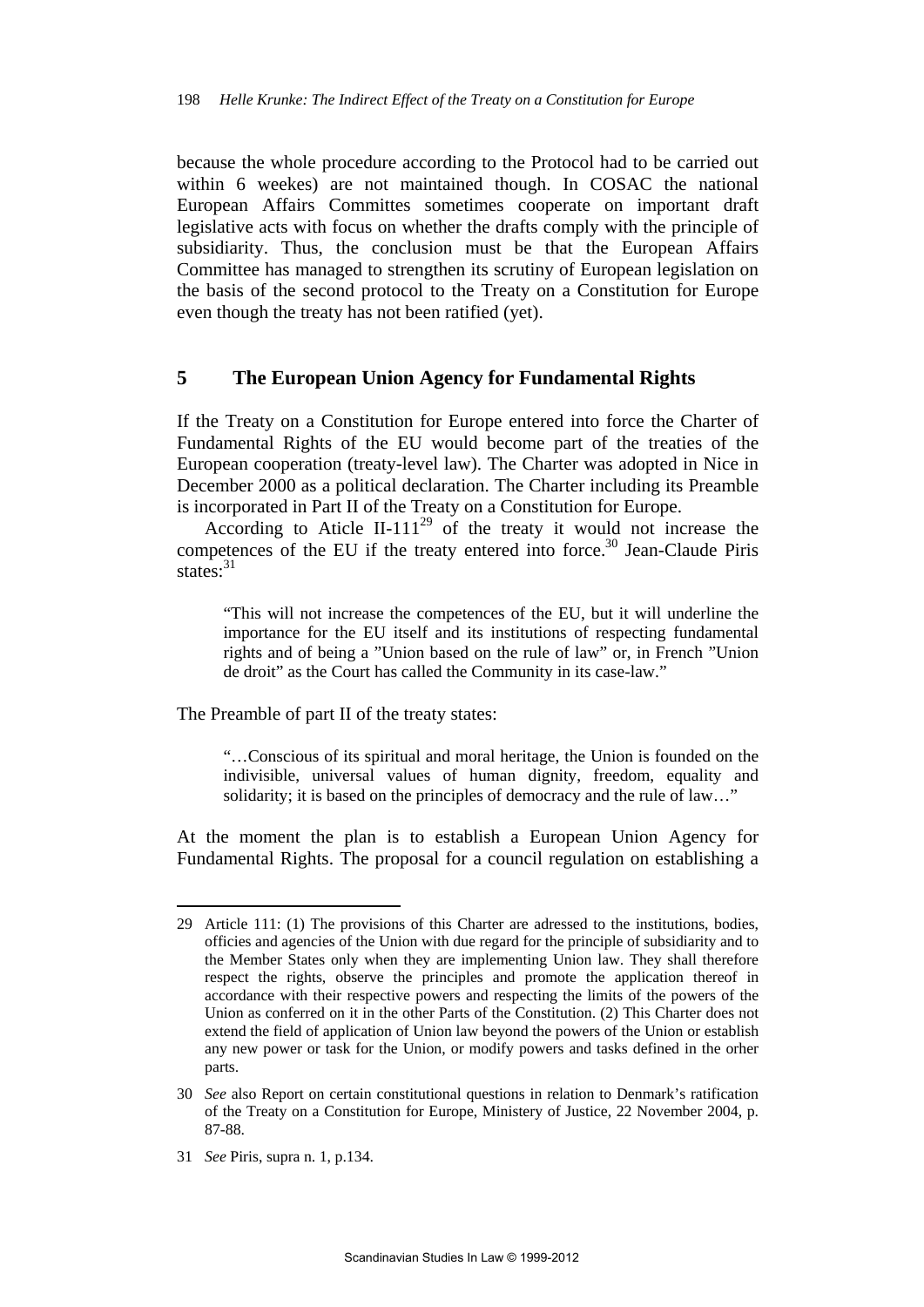European Union Agency for Fundamental Rights<sup>32</sup> has not yet been adopted. The Council was supposed to adopt it at a Council meeting on 12-13 June 2006 but the Council could not agree on adopting the proposal. The proposal now lies with COREPER. COREPER is supossed to mend the proposal in order to find a compromise which the Council can agree on.<sup>33</sup>

According to the proposal the objective of the Agency shall be to provide the relevant institutions, bodies, offices and agencies of the Community and its Member States when implementing Community law with assistance and expertice relating to fundamental rights in order to support them when they take measures or formulate cources of action within their respective spheres of competence to fully respect fundamental rights.<sup>34</sup>

The Explanatory Memorandum following the proposal explains the objective of the proposal the following way:  $35$ 

"to extend the mandate of the  $EUMC^{36}$  and to establish a European Agency for Fundamental Rights. It will establish a centre of expertise on fundamental rights issues at the European level. Establishing an Agency will make the Charter more tangible, and the close relation to the Charter is reflected in the Agency's name."

The Explanatory Memorandum states that securing fundamental rights depends on appropriate governance mechanisms to ensure that fundamental rights are taken fully into account in policy setting and decision-making in the Union.37

The proposal emphasizes that:<sup>38</sup>

"The European Union is founded on the principles of liberty, democracy, respect for human rights and fundamental freedoms, and the rule of law, which are common values to the Member States."

This is quite similar to the Preamble of Part II of the Treaty.

Article II-111 (1) in the Treaty on a Constitution for Europe is among other adressed to the agencies of the Union. Thus, there would be a direct relationship between the incorporation of the Charter into the Treaty on a Constitution for Europe and the Agency of Fundamental Rights if the Treaty entered into force and if the Agency was established. If the Treaty does not step into force one might ask whether an establishment of the Agency

- 34 *See* Article 2 of the proposal.
- 35 *See* COM (2005) 280, Explanatory Memorandum, par. 1.
- 36 EUMC stands for European Monitoring Centre on Racism and Xenophobia.
- 37 *See* ibid, par. 1.

1

38 *See* COM (2005) 280, Proposal for a Council Regulation on establishing a European Union Agency for Fundamental Rights, Preamble, (1).

<sup>32</sup> COM (2005) 280. The proposal is based on Article 308 of the EC Treaty.

<sup>33</sup> *See* Memorandum to the members of the Danish European Affairs Committee, 15 June, 2006.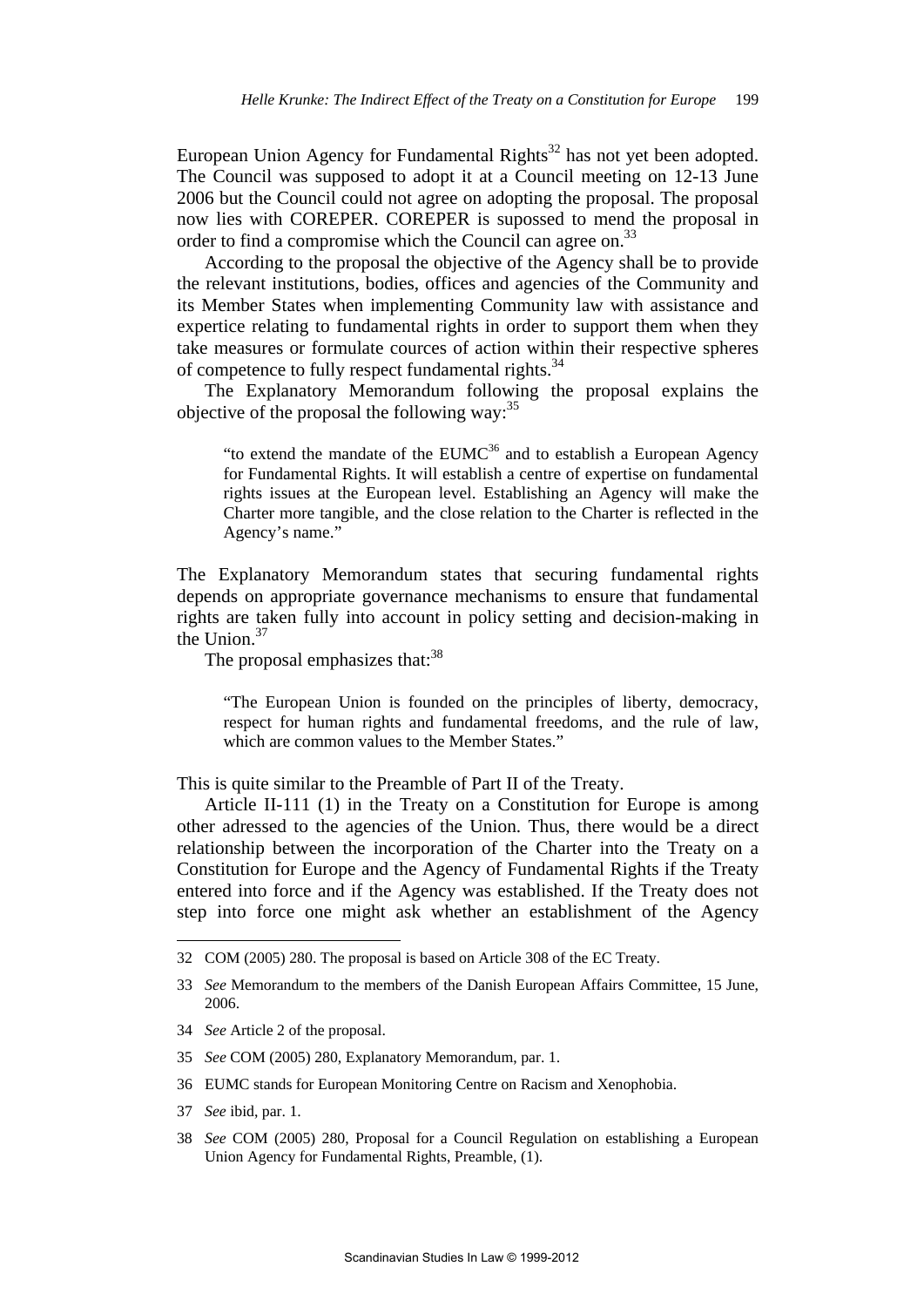together with the Nice declarartion could have some of the same effect as if the Treaty on a Constitution for Europe had entered into force.<sup>39</sup> After all, both initiatives concern the observance of the Charter.

Both incorporating the Charter into the Treaty on a Constitution for Europe and the establishment of the Agency would be a way of underlining and thereby probably strengthening the position of fundamental rights and not least the Charter itself in the European Union. Though, as mentioned before the Treaty would not give the European Union more competence than it has now and of course neither would the establishment of the Agency.

There is a quite important difference between the effect of incorporating the Charter into the Treaty on a Constitution for Europe and the effects of establishing an Angency on Fundamental Rigts. If the Treaty on a Constitution for Europe entered into force, the Member States would according to Article 111 (1) be obliged to respect the Charter in Part II of the Treaty when implementing Union law. Questions concerning this could be trialled at the European Court of Justice. $^{40}$  As long as the Charter is only a politically binding document there is no formal jurisdiction for the European Court of Justice to trial whether the Charter has been respected when implementing Union law in the Member States. Establishing the Agency does not change that. The tasks and competences of the Agency are stated in Article 4 of the proposal. The most far-reaching task seems to be the following:

"(d) formulate conclusions and opinions on general subjects, for the Union institutions and the Member States when implementing Community law, either on its own initiative or at the request of the European Parliament, the Council or the Commission."

Even though the Charter of Fundamental Rights of the EU from 2000 is not a legally binding document one could have expected the European Court of Justice to give legal authority to the Charter by incorporating it into the legal order by judicial activity. However the European Court of Justice has chosen to take very little notice of the Charter. $41$  There could be different reasons for this. It might be because the Charter is not clear enough.<sup>42</sup> I could also be because the Court by using the Charter instead of its usual sources could come under preassure to reject any progressive interpretations.<sup>43</sup> Finally, the

42 *See* ibid, p. 687.

1

43 *See* ibid, p. 687-88.

<sup>39</sup> In Report on the reflection period and the future of the EU, Danish European Affairs Committee, 9 June, 2006, a minority of the Committee voices that by establishing a European Union Agency for Fundamental Rights Europe will be going far in the direction of implementing Part II of the Treaty on a Constitution for Europe. *See* the Report, p. 6.

<sup>40</sup> *See* Report on certain constitutional questions in relation to Denmark's ratification of the Treaty on a Constitution for Europe, Ministery of Justice, 22 November 2004, p. 88.

<sup>41</sup> *See* Claes, Monica, *The National Courts' Mandate in the European Constitution*, Hart Publishing, Oxford, 2006, p. 687.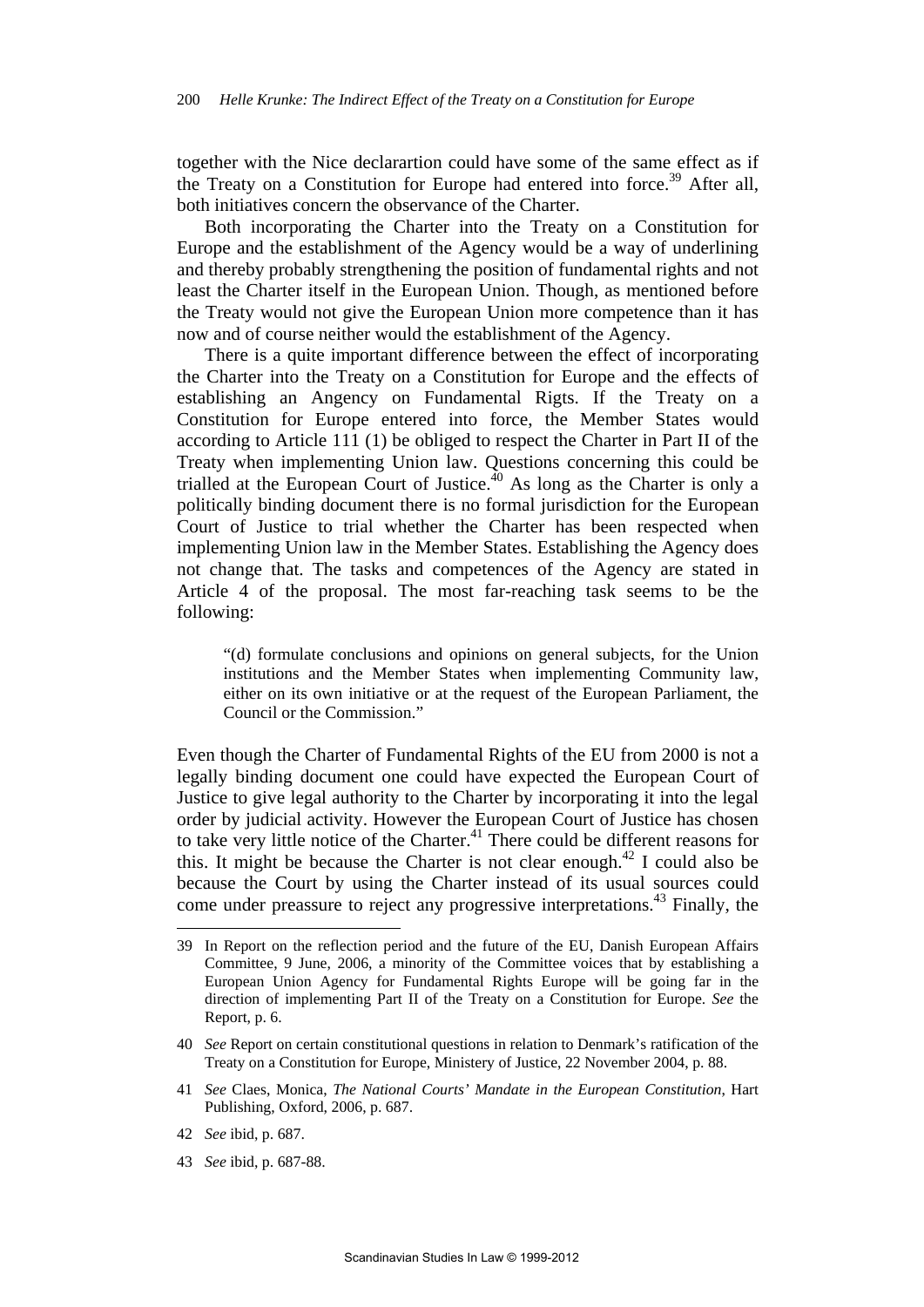Court may be reluctant because the Court does not want to go against the clear will of the Member States who chose not to make it a binding instrument.44 The reluctant posistion of the Court means it would have a clear effect if the Treaty on a Constitution for Europe entered into force. The Court would suddenly have to take notice of the Charter and the Charter would be a legal source in the judgements. Establishing an Agency for Fundamental Rights cannot match up to this effect even though it would underline and probably streghten the position of the Charter as would the Treaty on a Constitution for Europe.

It should be noted that The European court of Justice has no jurisdiction in the field of pillar three cooperation. In this area fundamental rights protection does not lie before the European Court of Justice.45 If the Treaty on a Constitution for Europe entered into force this would change.<sup>46</sup> The proposal on establishing a European Agency for Fundamental Rights is accompanied by a Council decission empowering the European Union Agency for Fundamental Rights to pursue its activities in areas referred to in Title VI of the Treaty on European Union. This means that the proposal on establishing the Agency and the Council decission might have a special effect in the field of pillar three if the Treaty on a Constitution for Europe does not step into force. Apparently, one of the subjects of controversy at the Council meeting on the 12-13 June 2006 was actually the competence of the Agency in the field of pillar three.<sup>47</sup> Therefore, at this point it is hard to tell what the proposal for a Council decission on empowering the European Union Agency for Fundamental Rights to pursue its activities in areas referred to in Title VI of the Treaty on European Union will look like when it returns from COREPER to the Council.

#### **6 Conclusion**

In this article I have discussed ways for the Treaty on a Constitution for Europe to influence European law and way of thinking even though it has not entered into force (yet). Apparently, the Treaty will have an affct even if it does not step into force. The referendums in France and the Netherlands and the following suspension of the ratification of the Treaty was naturally a political defeat for the European Union. Not least when it comes to foreign policy - it weakend the image of Europe as a strong unity in the eyes of the rest of the world. However, the suspension of the Treaty on a Constitution for Europe does not hinder the European cooperation in developing into a closer cooperation. As I have shown in this article the Treaty might still have an effect on the European integration even though it has not entered into force.

1

46 *See* also Piris, supra n. 1, p. 67.

<sup>44</sup> *See* ibid, p. 688.

<sup>45</sup> *See* ibid, p. 685.

<sup>47</sup> *See* Memorandum to the members of the Danish European Affairs Committee, 15 June, 2006.